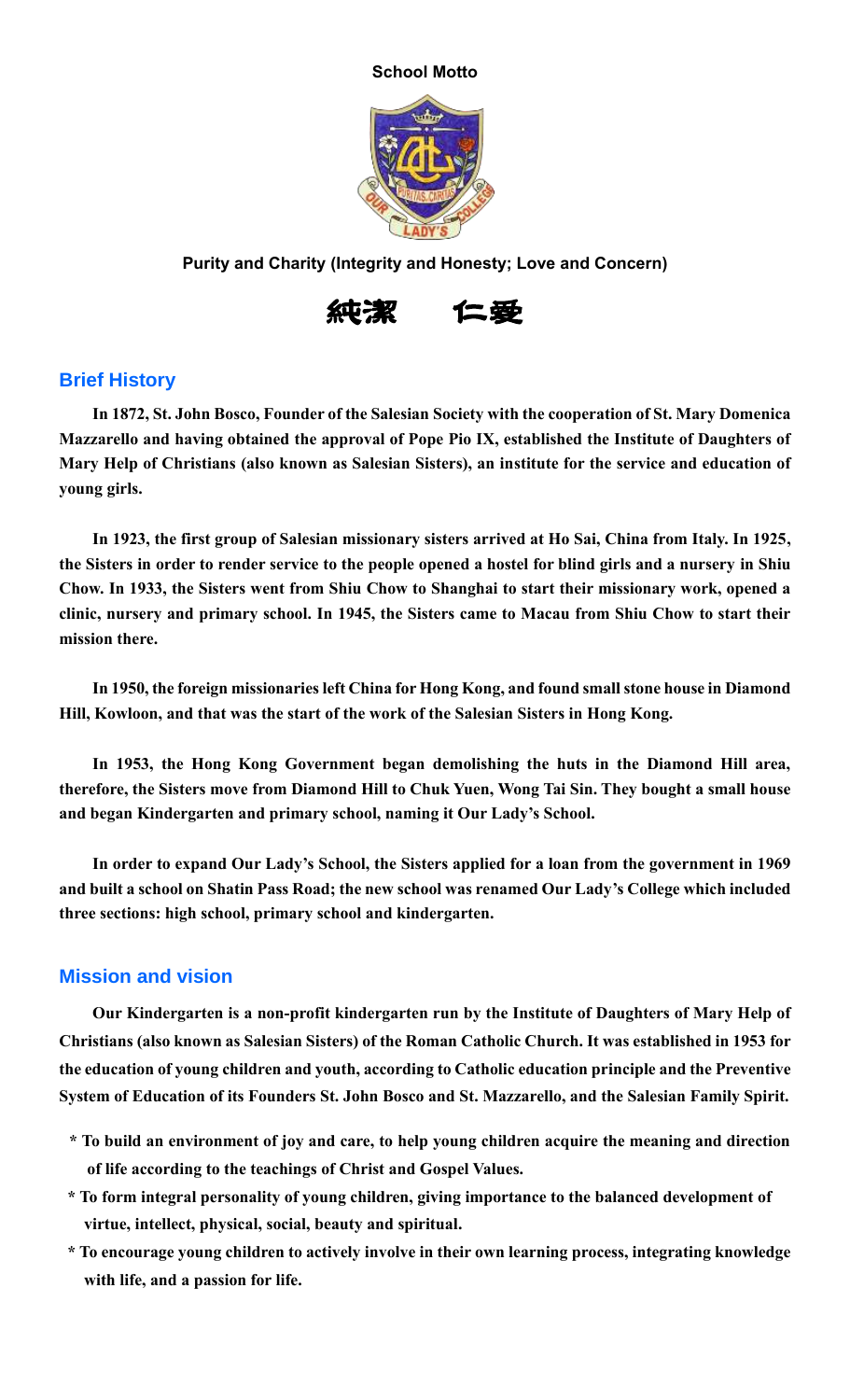

## **School Features**

**Our Kindergarten stress the importance of life, virtue and spiritual formation. Therefore, through civil education activities, religion classes and celebrations etc, we provide a formative model according to the Christian Value System, enabling a harmonious development of pupils' spiritual, virtual, intellectual, physical, social, beauty, emotional and creative levels.** 

**2021 – 2024 Educational goal : Diligence in learning brings understanding Kindness and compassion brings endless joy**

**Focal point of formation:**

- **\* Encourage young children to care for others, play with others, be friends with others.**
- **\* Inculcate in young children a sense of gratitude, and always give thanks.**
- **\* Encourage young children to learn to solve problems, accept challenge, ask for help when facing difficulties.**
- **\* Encourage young children to actively participate in group activities, peer influencing peer.**
- **\* Foster in young children self-discipline, caring for each other.**

# **School team**

**There are more than 40 persons on the school team including the Principal, Head Teacher, Teaching Staff, English Language Teacher, School Social Worker, Secretary and Manual Staff. All personnel on the teaching staff are professionally trained and hold certificate on Early Childhood Education / Higher Diploma on Early Childhood Education, some of them hold Bachelor Degree on Early Childhood Education or Master's Degree on Education. The teachers show zeal in education, committed to their task, and participate in all kinds of education seminar, talks, workshops etc. They are active in improving themselves, both professionally and with regard to their self-worth.**

# **School Information and facilities**

**Medium of Instruction: Chinese is uniformly used as the medium of instruction. Our kindergarten encourages teachers to enhance their professional capability and awareness in supporting NCS students to render appropriate support.**